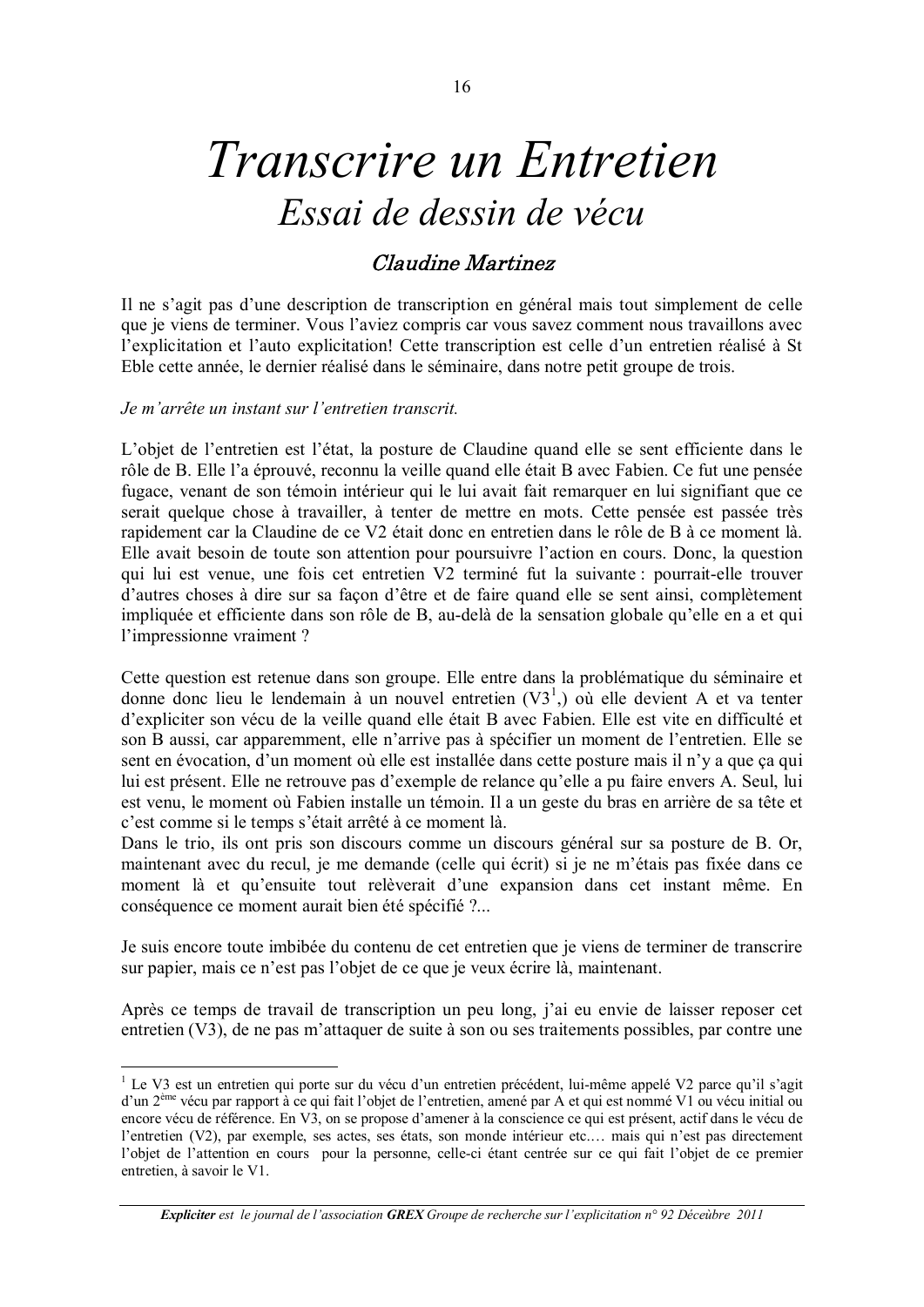idée m'a traversée (encore une !), celle d'écrire sur cette activité de transcription. Qu'est-ce qu'il y a à dire ? Sûrement pas grand chose ! Cela m'est alors apparu comme un défi à relever. Et donc, je m'y suis mise.

Encore une remarque : les contenus du V1 et du V2 qui ont précédé l'entretien objet de cette transcription ne nous intéressent pas ici puisque je me focalise sur la tâche de transcription en elle-même.

. Le vécu de cette transcription

. Dans un premier temps, ie m'organise matériellement :

- Reprendre l'enregistreur qui est posé dans un coin de mon bureau et l'objet d'inattention depuis un bon moment pour ne pas dire plus. Je choisis de travailler sur l'enregistreur car le son est plus fort, donc plus audible que la copie sur mon ordinateur.

- Brancher et me mettre les deux écouteurs dans les oreilles. L'allumer et chercher le fichier. ici. le  $n^{\circ}54$ .

Sur l'enregistreur la technique d'arrêt, de remise en route est instantanée, ce qui est vraiment très commode. Lors de la lecture du fichier, je n'ai qu'à appuyer verticalement, légèrement sur un bouton au milieu d'une mollette. Par contre, si mon doigt bouge, j'appuie alors sur le bouton d'enregistrement et là, il me faut recommencer toute la procédure de mise en lecture du dit fichier, ce qui demande quelques minutes !

Déjà, toutes ces opérations me rapprochent de St Eble. Je recontacte doucement le lieu, les personnes, l'ambiance et les liens de co recherche qui nous animent.

- J'ai choisi de transcrire sur mon cahier, un grand cahier, plutôt que de taper à l'ordinateur. C'est mon cahier du St Eble de cette année où des pages sont déjà remplies d'une première retranscription (Cf. l'article avec Armelle dans le n°90). Je reste mieux avec le contenu du texte et j'aime écrire plutôt que de taper sur le clavier.

. Une fois que tout est en place, je m'engage

Je suis installée à mon bureau. Il est un peu encombré et je dois bouger certains papiers pour pouvoir avoir la place du cahier ouvert et de ses déplacements en fonction du remplissage des pages. J'écris de la main droite et j'ai l'index de la main gauche, pointé, en contact avec le bouton d'arrêt et de remise en lecture de l'enregistreur, qui est posé à gauche du cahier, voire sur la page de gauche quand je remplis celle de droite.

Elle écrit sous l'écoute des voix. Le stylo glisse vite, sans s'occuper de l'écriture, que ce soit juste lisible pour elle, avec un style un peu télégraphique. Le son est parfois très clair, d'autres fois, moins, voire à peine audible. Elle arrête, fait revenir la molette légèrement en arrière et ré écoute, se tendant davantage vers le son, ou bien, elle appuie un peu plus sur l'oreillette de gauche, sa main droite étant occupée avec le stylo qui court sur la page.

## . Ensuite, elle est embarquée

Elle est vite absorbée par le contenu du discours tenu, au-delà des actions matérielles qui elles, si elle ne se trompe pas, se font de façon quasi automatique.

Elle se retrouve très vite en évocation. Elle voit la scène où elle figure en personne et non directement avec ses propres yeux, de l'intérieur d'elle-même, ce qui met une petite distance entre elle et les Claudine qu'elle écoute et qu'elle voit (Voire plus loin).

Toute son attention est focalisée sur l'écoute, elle sent toutefois son doigt qui entre en contact avec la molette, qui la tourne vers l'arrière, elle voit ce qu'elle écrit sur son cahier. Cela est nécessaire à son écriture, mais dans sa tête elle est dans cette pièce de la bergerie avec ses deux partenaires de travail. Ce sont des images qui lui apparaissent, en avant de son front, un peu comme une télé dans sa tête. Elles se détachent de facon pas très nette sur un fond noir.

Son stylo enchaîne, va très vite à la ligne, note les deux premières lettres de celle ou celui qui parle avec deux points et poursuit avec une écriture très écrasée, aplatie pour aller plus vite et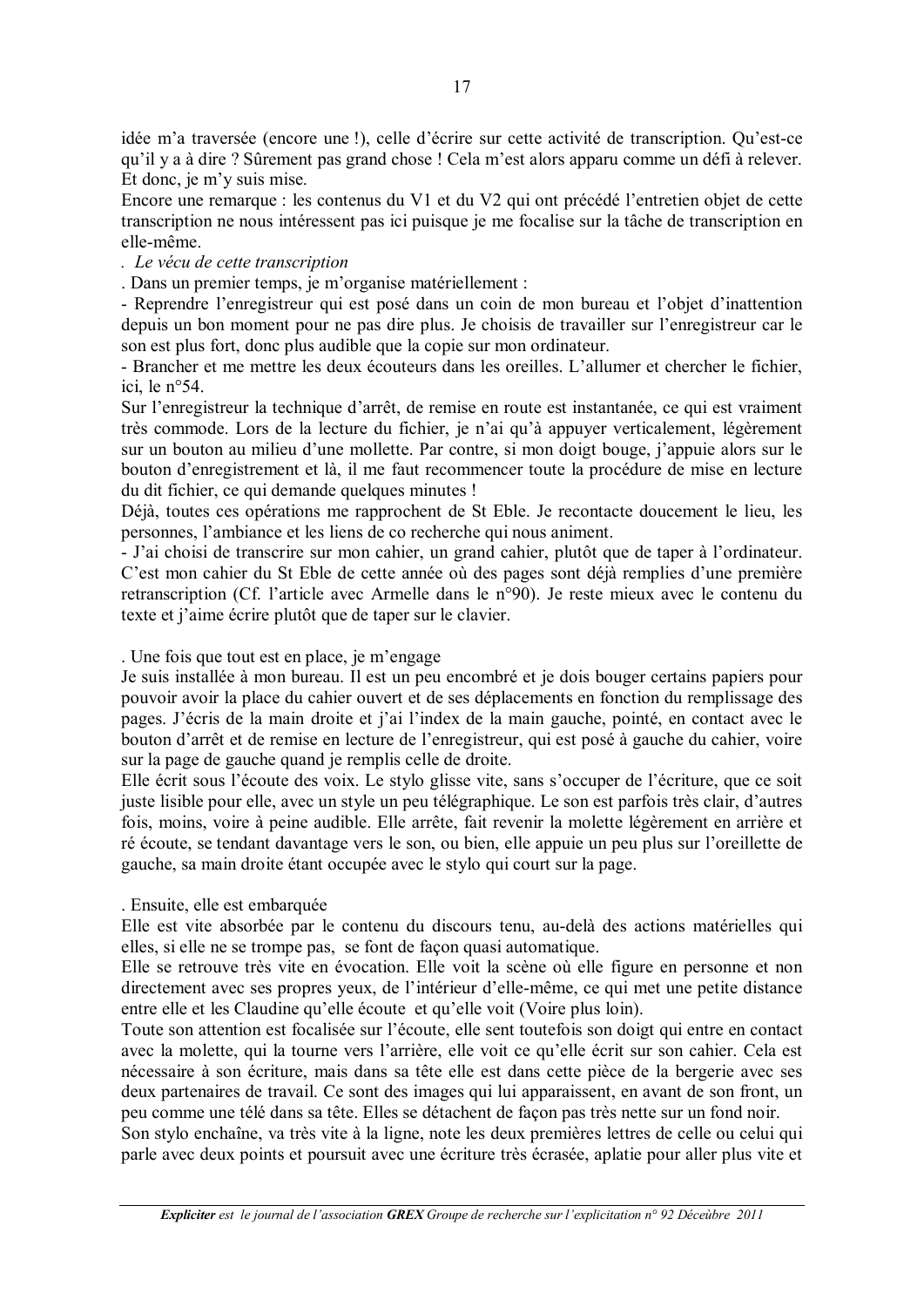arrêter le son, le moins possible. Son attention est complètement captée par les voix. Le son monte mais descend très souvent et devient à peine audible. Elle reprend, n'a pas saisi, recommence, lève son stylo pour mieux se concentrer.

Dans son activité qui combine plusieurs tâches, écouter et suivre le fil du contenu du discours, écrire sur son cahier, manipuler l'enregistreur (arrêter, revenir en arrière, faire repartir), elle craint sans cesse de ne pas mémoriser ce qu'elle vient d'entendre. Aussi, écrit-elle le plus possible sous la dictée, mais certains moments lui demandent tellement d'attention, qu'elle lève le stylo, se fige et ne fait qu'écouter pour saisir les mots, le sens. Elle reprend très vite l'écriture, de peur de ne plus se rappeler et d'être obligée de revenir en arrière pour reprendre. Quand le son devient trop faible, toute son attention se ramasse sur ce petit objet dans son oreille gauche. Elle appuie légèrement de son doigt et le fait légèrement bouger pour que le son lui parvienne le mieux possible. Elle en suspend même sa respiration. Parfois, elle ne saisit rien, juste un bruit de voix, puis cela devient un son ou deux, qui deviennent un ou deux mots, voire un bout de phrase qu'elle induit à partir du mot saisi alors que d'autres sons restent encore sans signification. Tout un jeu se déroule entre écouter, arrêter, faire repasser. Elle ré écoute pour vérifier ce qu'elle croit avoir capté, souvent plusieurs fois et quand elle a le sens, elle couche vite les mots repérés sur le papier. Le temps s'est comme arrêté, une minute d'entretien lui demande parfois cinq minutes pour identifier ce qui se dit. C'est très étonnant ce va et vient entre ce qui n'est d'abord que du bruit, puis du son, sans avoir encore de sens et puis quelques secondes après cela devient des mots, des bouts de phrases ! Là, où ce n'était que bruit, là où elle ne différenciait rien, elle peut entendre parce qu'elle a accès au sens. Et là, elle se retrouve dans le déroulement et la continuité du flux de paroles.

Faire ce genre de chose, qui en soit apparaît rébarbatif, quasiment impossible (repasser 4 à 5 fois trois secondes de sons inaudibles et incompréhensibles!) révèle son degré d'engagement dans cette action. Elle ne lâche pas, elle ne renâcle pas, elle s'acharne tranquillement avec détermination. Elle y est, elle y va, elle continue quelque soit la difficulté. D'ailleurs elle ne vit pas de difficultés. Elle passe tranquillement les obstacles en y mettant le temps qu'il faut. Ce n'est pas un problème !

La Claudine qui transcrit, là dans son bureau, écoute une autre Claudine, celle qui est interviewée par son B, là-bas à la Bergerie dans la pièce du haut, près de la fenêtre. Elle voit très nettement le dispositif. Le son des voix ré active très fortement ces moments. Elle écrit et manœuvre tout en étant réellement là-bas ! Cela pourrait paraître compliqué pour quelqu'un d'extérieur, car la Claudine qu'elle écoute avec son B, est en train d'évoquer une autre Claudine, celle de la veille qui menait son entretien dans le rôle du B! De plus, là dans l'entretien décrypté (le V3) cette Claudine qu'elle écoute, installe aussi deux autres Claudine (positions dissociées), l'une qui va se mettre accroupie au fond de la salle et ne fera que la regarder en silence. La deuxième, telle un elfe en suspension est plus près d'elle, au milieu de la pièce, mais en hauteur, dans une sorte de nuage vaporeux. Elle va intervenir davantage que la première qui reste silencieuse ou plutôt répondre aux sollicitations qui vont lui être faites. S'ajoute à tout cela, le fait que son B lui fait découvrir qu'un témoin s'était installé en fin d'entretien (dans le V2 où elle était B), sans qu'elle ne s'en aperçoive. Il lui parlait, d'une voix qui lui était vraiment extérieure. Il lui disait des choses qu'elle même ne pouvait pas formuler. Que de monde !... Mais puisqu'il s'agit de son vécu, tout est clair pour elle, qui s'active là, dans son bureau. Elle s'y retrouve très bien.

Il est des moments où elle n'en revient pas (celle qui est là, dans son bureau et transcrit). Alors que c'est bien une Claudine qui parle, elle découvre, s'étonne voire reste ébahie, sidérée de ce qu'elle entend. Elle n'en croit pas ses oreilles ! C'est pourtant elle qui formulait ces